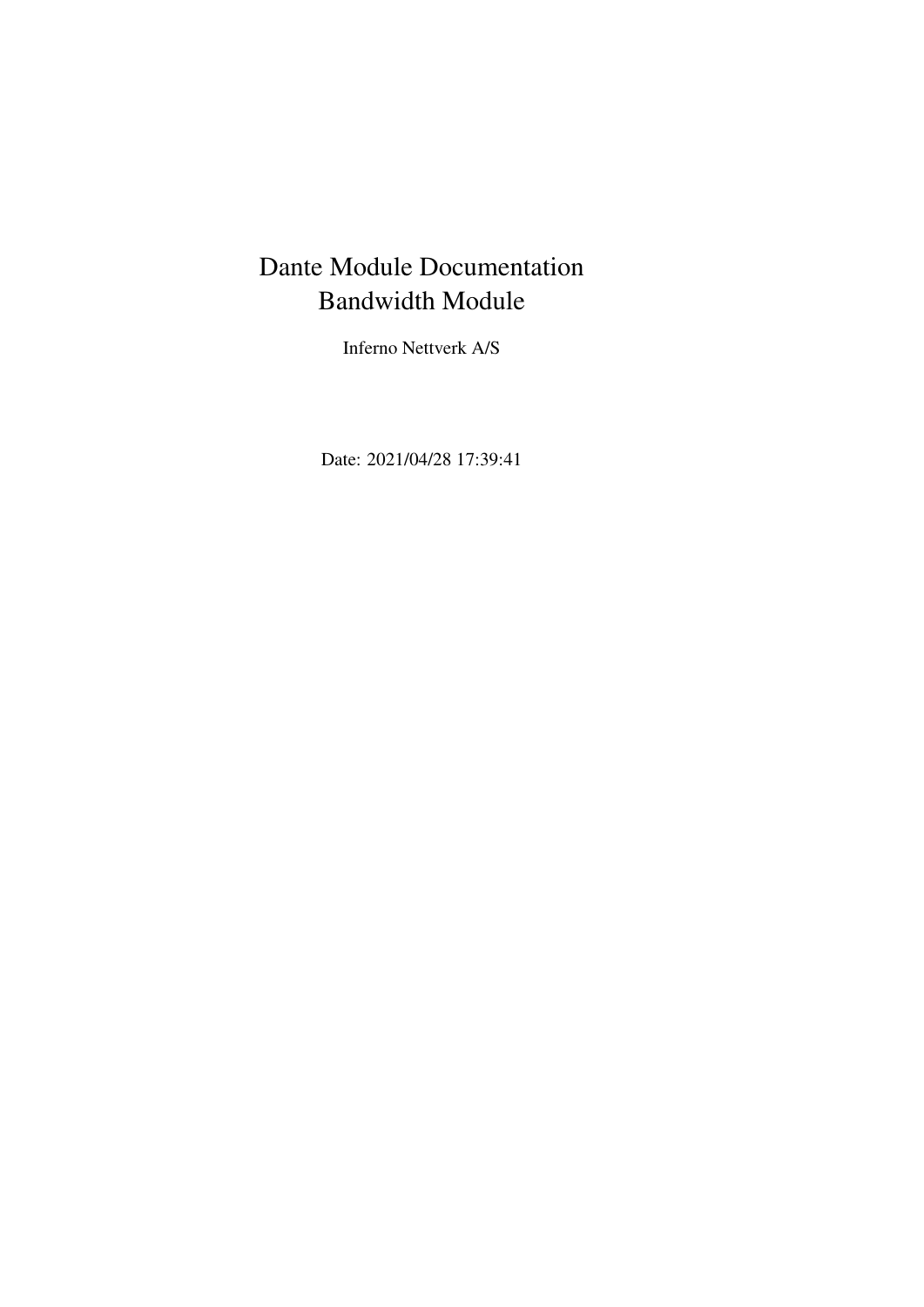### 1 Description

The *Bandwidth* module gives control over how much bandwidth the clients of the *Dante* SOCKS server can consume.

The module can be used to limit bandwidth to non-work related web/FTP sites, or to prevent FTP-related traffic from impacting too much on interactive telnet/ssh traffic.

It can also be used to give more bandwidth to certain clients or for traffic to certain sites.

When combined with the *Dante bind extension*, the module can be used to provide bandwidth control for network servers (like e.g., web servers) that do not have support for bandwidth control.

# 2 Syntax

The syntax of the bandwidth statement is as follows:

```
bandwidth: <br/>bytes>
```
bytes is the maximum bandwidth to use per second, measured in bytes.

# 3 Semantics

The bandwidth statement can be used in both the *Dante* client-rules and socks-rules. See *sockd.conf(5)* for more information about the different rule types.

*Note that a bandwidth limitation set in a* client-rule *is inherited by the* socks-rule *matching the client.*

The maximum allowed bandwidth set for a rule will be shared by all clients matching that rule. The *Dante* server will attempt to distribute the bandwidth to the matching clients in a least-recently used fashion, trying to let all clients get a fair share.

## 4 Examples

This section shows several examples of how the *bandwidth* module can be used.

### 4.1 Limiting web/http bandwidth

The below rule shows how to limit the bandwidth used for web traffic for the clients on the 10.0.0.0/24 network to a total of 10240 bytes (10 KiloBytes/second).

```
client pass {
   from: 10.0.0.0/24 to: 0.0.0.0/0 port = http
   command: connect
   bandwidth: 102400
}
```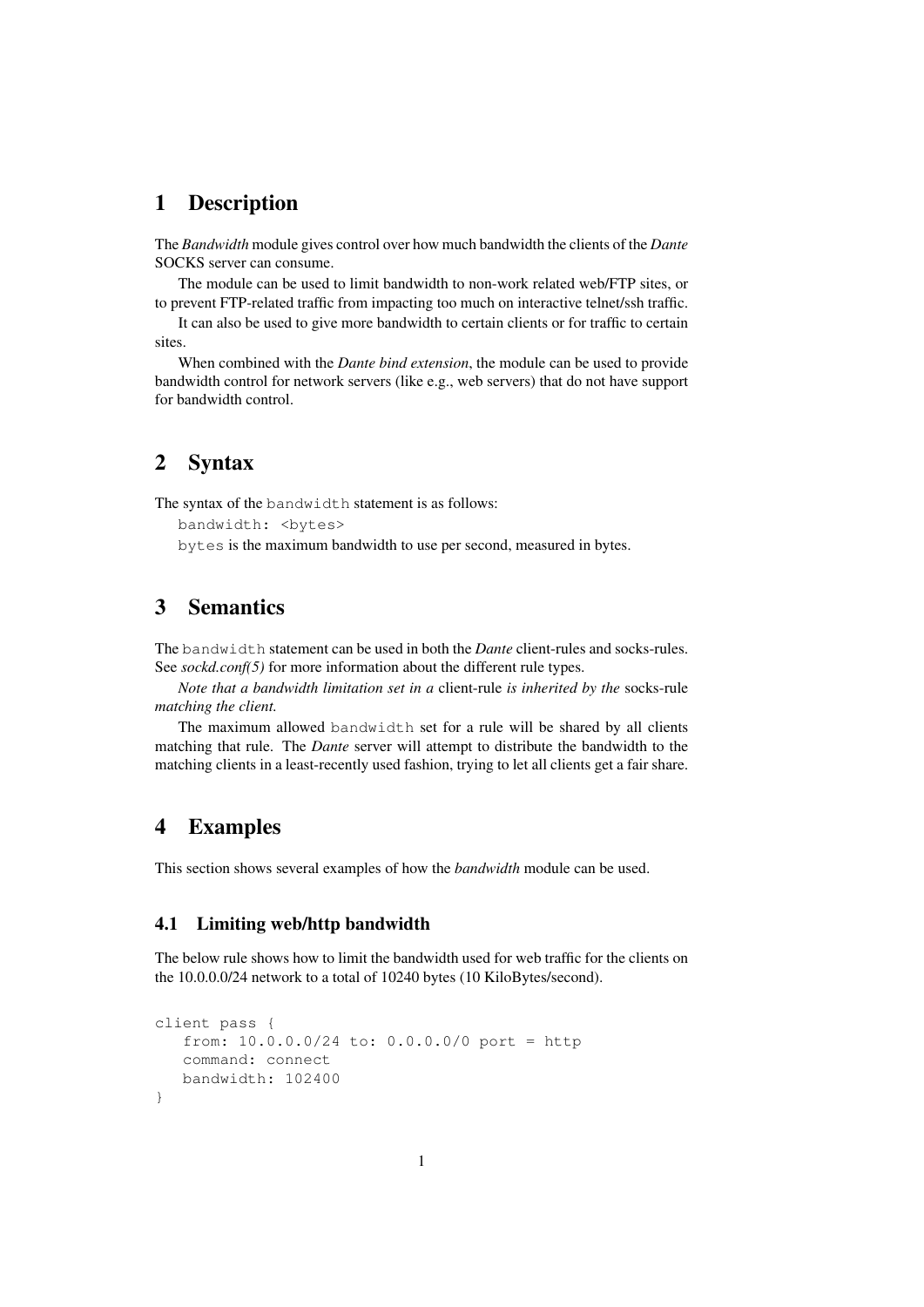#### 4.2 Increasing web/http bandwidth

The next rule, if placed before other bandwidth-limiting rules, shows how one can increase the bandwidth used for web traffic by the clients on the 10.0.0.0/24 network to a specified host.

In this case, the clients will be able to use 1024000 bytes (one MegaByte/second), when getting data from the host *work.example.com*.

```
socks pass {
  from: 10.0.0.0/24 to: work.example.com port = http
  command: connect
  bandwidth: 1024000
}
```
### 4.3 Limiting FTP bandwidth

The next rule shows how one can limit the bandwidth used for FTP data transfers for the clients on the 10.0.0.0/24 network to a total of 10240 bytes (10 KiloBytes/second).

This only works for *active* FTP, since for *passive* FTP there are no fixed port numbers.

```
socks pass {
   from: 0.0.0.0/0 port = ftp-data to: 10.0.0.0/24
  command: bindreply
  bandwidth: 10240
}
```
#### 4.4 Limiting bandwidth provided by internal servers to the outside

The next rule shows how one could use the *Dante bind extension* together with the *Bandwidth* module to limit the amount of data provided by an internal server, in this case, a web server called *our-webserver.example.com*, to a total of 10240 bytes, or 10 KiloBytes/second.

This requires the webserver to be socksified and the *bind extension* to be enabled on both the socksified client and on the *Dante* server.

```
socks pass {
   from: 0.0.0.0/0 to: our-webserver.example.com port = http
   command: bindreply
  bandwidth: 10240
}
```
# 5 Special notes

### 5.1 SIGHUP

Sending the server a SIGHUP signal forces a reload of the configuration file. It should be noted that *this does not* affect current sessions or limits placed on them.